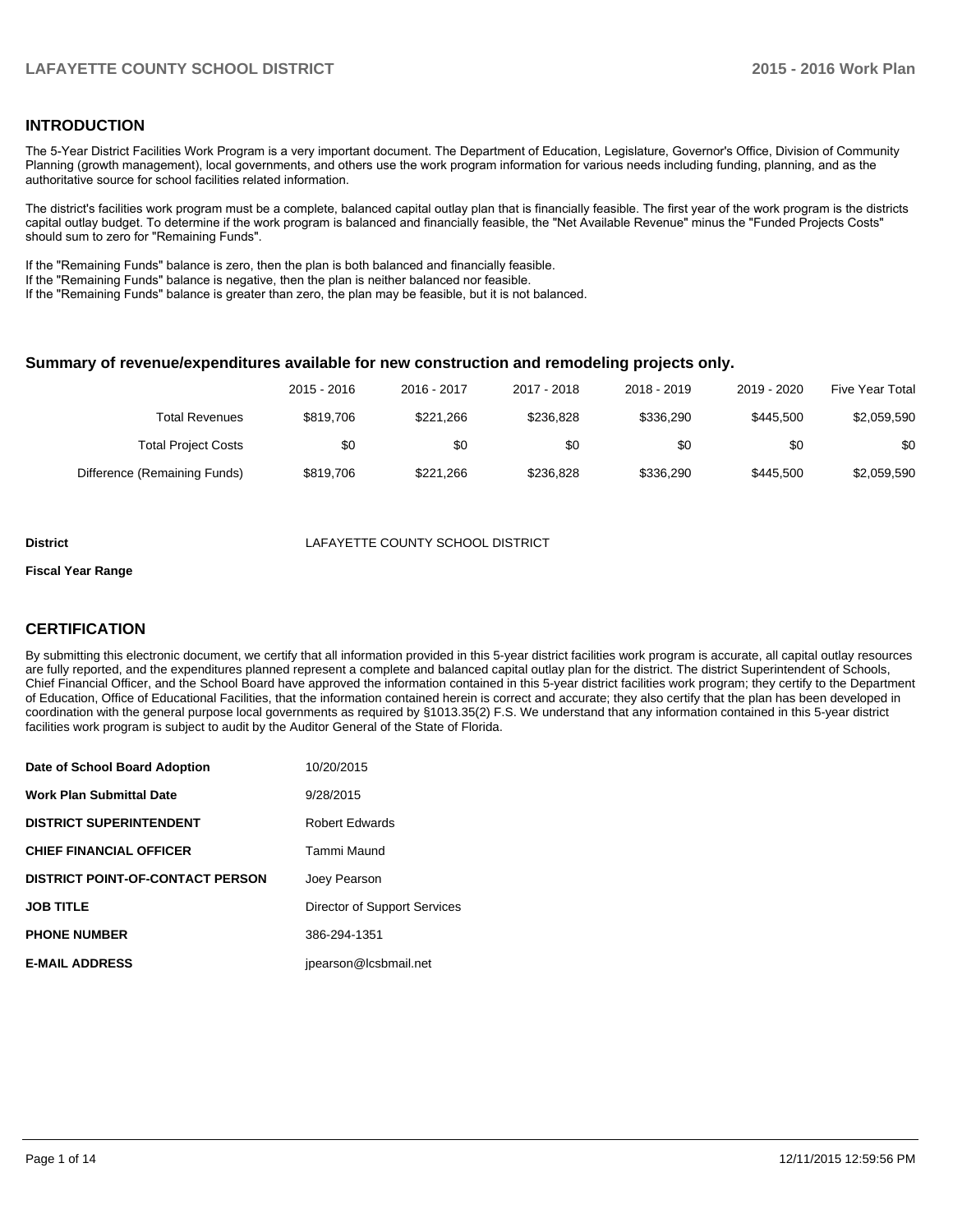# **Expenditures**

#### **Expenditure for Maintenance, Repair and Renovation from 1.50-Mills and PECO**

Annually, prior to the adoption of the district school budget, each school board must prepare a tentative district facilities work program that includes a schedule of major repair and renovation projects necessary to maintain the educational and ancillary facilities of the district.

| Item                                                                                                                                                       | $2015 - 2016$<br><b>Actual Budget</b>       | 2016 - 2017<br>Projected | 2017 - 2018<br>Projected | 2018 - 2019<br>Projected | 2019 - 2020<br>Projected | <b>Total</b> |  |  |  |  |
|------------------------------------------------------------------------------------------------------------------------------------------------------------|---------------------------------------------|--------------------------|--------------------------|--------------------------|--------------------------|--------------|--|--|--|--|
| <b>HVAC</b>                                                                                                                                                | \$25,000                                    | \$25,000                 | \$25,000                 | \$25,000                 | \$32,500                 | \$132,500    |  |  |  |  |
| ADULT EDUCATION PROGRAM, LAFAYETTE ELEMENTARY, LAFAYETTE SENIOR HIGH, LAFAYETTE SUPERINTENDENT'S OFFICE<br>Locations:                                      |                                             |                          |                          |                          |                          |              |  |  |  |  |
| Flooring                                                                                                                                                   | \$5,000                                     | \$6,000                  | \$7,000                  | \$10,000                 | \$10,000                 | \$38,000     |  |  |  |  |
| ADULT EDUCATION PROGRAM, LAFAYETTE ELEMENTARY, LAFAYETTE SENIOR HIGH, LAFAYETTE SUPERINTENDENT'S OFFICE<br>Locations:                                      |                                             |                          |                          |                          |                          |              |  |  |  |  |
| Roofing                                                                                                                                                    | \$5.000                                     | \$7,000                  | \$15,000                 | \$20,000                 | \$25,000                 | \$72,000     |  |  |  |  |
| ADULT EDUCATION PROGRAM, LAFAYETTE ELEMENTARY, LAFAYETTE SENIOR HIGH, LAFAYETTE SUPERINTENDENT'S OFFICE<br>Locations:                                      |                                             |                          |                          |                          |                          |              |  |  |  |  |
| Safety to Life                                                                                                                                             | \$5,500                                     | \$6,000                  | \$6,000                  | \$7,000                  | \$7,000                  | \$31,500     |  |  |  |  |
| ADULT EDUCATION PROGRAM, LAFAYETTE ELEMENTARY, LAFAYETTE SENIOR HIGH, LAFAYETTE SUPERINTENDENT'S OFFICE,<br>Locations:<br><b>TRANSPORTATION DEPARTMENT</b> |                                             |                          |                          |                          |                          |              |  |  |  |  |
| Fencing                                                                                                                                                    | \$5,000                                     | \$5.000                  | \$5,000                  | \$5,000                  | \$5,000                  | \$25,000     |  |  |  |  |
| Locations:                                                                                                                                                 | LAFAYETTE ELEMENTARY, LAFAYETTE SENIOR HIGH |                          |                          |                          |                          |              |  |  |  |  |
| Parking                                                                                                                                                    | \$0                                         | \$0                      | \$0                      | \$0                      | \$0                      | \$0          |  |  |  |  |
| Locations: No Locations for this expenditure.                                                                                                              |                                             |                          |                          |                          |                          |              |  |  |  |  |
| Electrical                                                                                                                                                 | \$0                                         | \$0                      | \$0                      | \$0                      | \$0                      | \$0          |  |  |  |  |
| Locations:<br>No Locations for this expenditure.                                                                                                           |                                             |                          |                          |                          |                          |              |  |  |  |  |
| Fire Alarm                                                                                                                                                 | \$3,500                                     | \$7,000                  | \$6,000                  | \$7,000                  | \$6,000                  | \$29,500     |  |  |  |  |
| Locations: ADULT EDUCATION PROGRAM, LAFAYETTE ELEMENTARY, LAFAYETTE SENIOR HIGH, LAFAYETTE SUPERINTENDENT'S OFFICE,<br><b>TRANSPORTATION DEPARTMENT</b>    |                                             |                          |                          |                          |                          |              |  |  |  |  |
| Telephone/Intercom System                                                                                                                                  | \$8,000                                     | \$8,000                  | \$5.000                  | \$10,000                 | \$5.000                  | \$36,000     |  |  |  |  |
| Locations: ADULT EDUCATION PROGRAM, LAFAYETTE ELEMENTARY, LAFAYETTE SENIOR HIGH                                                                            |                                             |                          |                          |                          |                          |              |  |  |  |  |
| <b>Closed Circuit Television</b>                                                                                                                           | \$0                                         | \$0                      | \$0                      | \$0                      | \$0                      | \$0          |  |  |  |  |
| Locations: No Locations for this expenditure.                                                                                                              |                                             |                          |                          |                          |                          |              |  |  |  |  |
| Paint                                                                                                                                                      |                                             |                          |                          |                          |                          |              |  |  |  |  |
|                                                                                                                                                            | \$4,500                                     | \$6,500                  | \$6,500                  | \$6,500                  | \$6,500                  | \$30,500     |  |  |  |  |
| ADULT EDUCATION PROGRAM, LAFAYETTE ELEMENTARY, LAFAYETTE SENIOR HIGH, LAFAYETTE SUPERINTENDENT'S OFFICE<br>Locations:                                      |                                             |                          |                          |                          |                          |              |  |  |  |  |
| Maintenance/Repair                                                                                                                                         | \$12,000                                    | \$10,000                 | \$15,000                 | \$15,000                 | \$17,000                 | \$69,000     |  |  |  |  |
| Locations: ADULT EDUCATION PROGRAM, LAFAYETTE ELEMENTARY, LAFAYETTE SENIOR HIGH, LAFAYETTE SUPERINTENDENT'S OFFICE                                         |                                             |                          |                          |                          |                          |              |  |  |  |  |

| IPECO Maintenance Expenditures | \$28,570 | \$39,998 | \$44,457 | \$52,690 | \$56,932 | \$222.647      |
|--------------------------------|----------|----------|----------|----------|----------|----------------|
| 1.50 Mill Sub Total: I         | \$44,930 | \$40.502 | \$46,043 | \$52,810 | \$57,068 | 1,353<br>\$241 |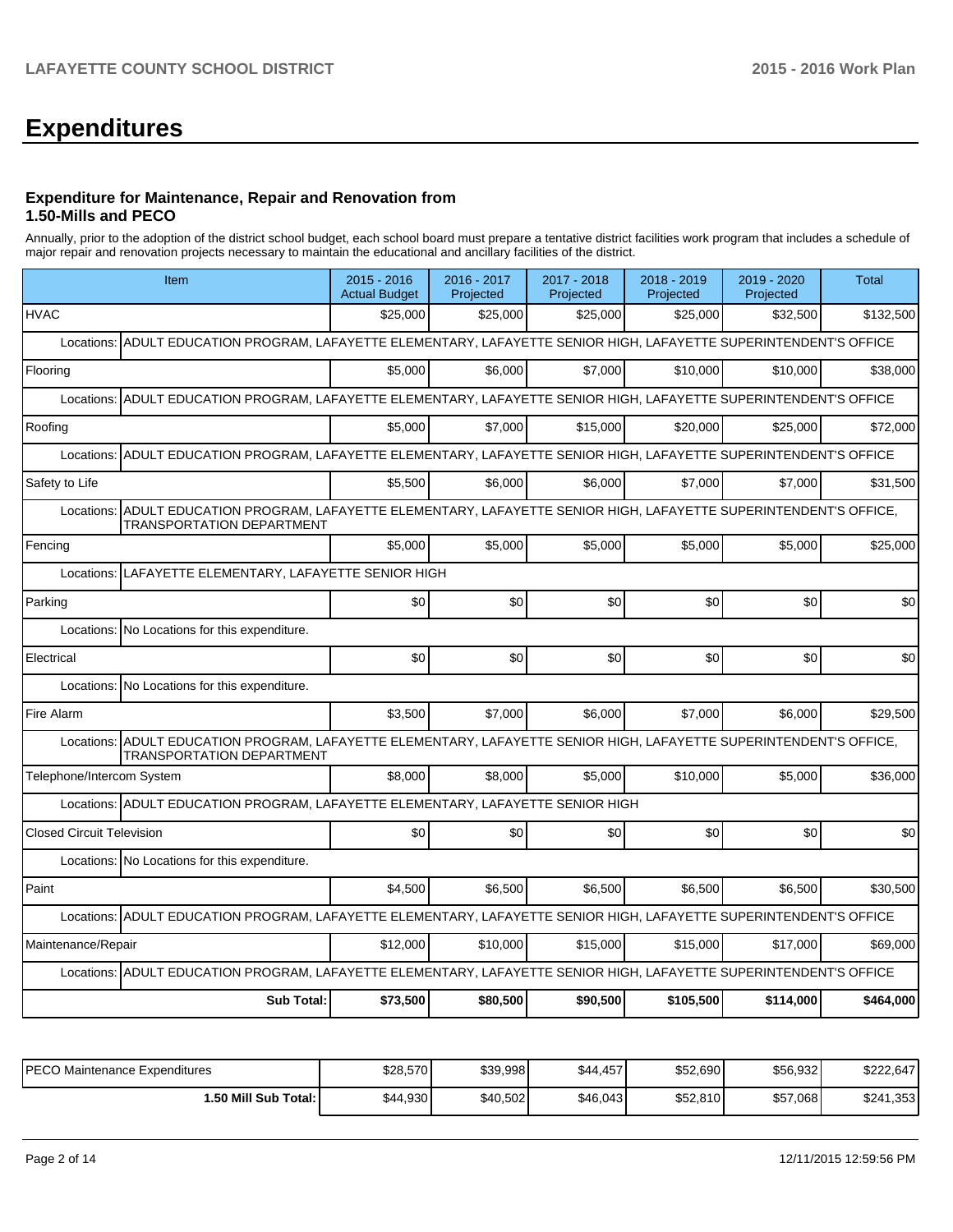No items have been specified.

| Total: | 3,500<br>ホーム<br>.ъ <i>і</i> | \$80,500 | \$90,500 | \$105.500 | 4.000 <sup>1</sup> | $.000 \cdot$<br>\$464 |
|--------|-----------------------------|----------|----------|-----------|--------------------|-----------------------|
|--------|-----------------------------|----------|----------|-----------|--------------------|-----------------------|

#### **Local 1.50 Mill Expenditure For Maintenance, Repair and Renovation**

Anticipated expenditures expected from local funding sources over the years covered by the current work plan.

| Item                                                         | 2015 - 2016<br><b>Actual Budget</b> | 2016 - 2017<br>Projected | 2017 - 2018<br>Projected | 2018 - 2019<br>Projected | $2019 - 2020$<br>Projected | Total     |
|--------------------------------------------------------------|-------------------------------------|--------------------------|--------------------------|--------------------------|----------------------------|-----------|
| Remaining Maint and Repair from 1.5 Mills                    | \$44,930                            | \$40,502                 | \$46,043                 | \$52,810                 | \$57,068                   | \$241,353 |
| Maintenance/Repair Salaries                                  | \$0                                 | \$0                      | \$0                      | \$0                      | \$0                        | \$0       |
| School Bus Purchases                                         | \$84,000                            | \$84,000                 | \$84,000                 | \$0                      | \$0                        | \$252,000 |
| <b>Other Vehicle Purchases</b>                               | \$0                                 | \$0                      | \$0                      | \$0                      | \$0                        | \$0       |
| Capital Outlay Equipment                                     | \$0                                 | \$0                      | \$0                      | \$0                      | \$0                        | \$0       |
| Rent/Lease Payments                                          | \$7,000                             | \$0                      | \$0                      | \$0                      | \$0                        | \$7,000   |
| <b>COP Debt Service</b>                                      | \$0                                 | \$0                      | \$0                      | \$0                      | \$0                        | \$0       |
| Rent/Lease Relocatables                                      | \$0                                 | \$0                      | \$0                      | \$0                      | \$0                        | \$0       |
| <b>Environmental Problems</b>                                | \$0                                 | \$0                      | \$0                      | \$0                      | \$0                        | \$0       |
| ls.1011.14 Debt Service                                      | \$0                                 | \$0                      | \$0                      | \$0                      | \$0                        | \$0       |
| Special Facilities Construction Account                      | \$0                                 | \$0                      | \$0                      | \$0                      | \$0                        | \$0       |
| Premiums for Property Casualty Insurance - 1011.71<br>(4a,b) | \$90,000                            | \$90,000                 | \$90,000                 | \$90,000                 | \$0                        | \$360,000 |
| Qualified School Construction Bonds (QSCB)                   | \$0                                 | \$0                      | \$0                      | \$0                      | \$0                        | \$0       |
| Qualified Zone Academy Bonds (QZAB)                          | \$0                                 | \$0                      | \$0                      | \$0                      | \$0                        | \$0       |
| <b>Local Expenditure Totals:</b>                             | \$225,930                           | \$214,502                | \$220,043                | \$142,810                | \$57,068                   | \$860,353 |

# **Revenue**

#### **1.50 Mill Revenue Source**

Schedule of Estimated Capital Outlay Revenue from each currently approved source which is estimated to be available for expenditures on the projects included in the tentative district facilities work program. All amounts are NET after considering carryover balances, interest earned, new COP's, 1011.14 and 1011.15 loans, etc. Districts cannot use 1.5-Mill funds for salaries except for those explicitly associated with maintenance/repair projects. (1011.71 (5), F.S.)

| Item                                                                              | Fund | $2015 - 2016$<br><b>Actual Value</b> | $2016 - 2017$<br>Projected | 2017 - 2018<br>Projected | $2018 - 2019$<br>Projected | $2019 - 2020$<br>Projected | Total           |
|-----------------------------------------------------------------------------------|------|--------------------------------------|----------------------------|--------------------------|----------------------------|----------------------------|-----------------|
| $(1)$ Non-exempt property<br>lassessed valuation                                  |      | \$271.097.030                        | \$290.519.923              | \$305,174,890            | \$320,611,855              | \$336,909,109              | \$1,524,312,807 |
| $(2)$ The Millege projected for<br>discretionary capital outlay per<br>ls.1011.71 |      | 1.50                                 | l.50 l                     | l .50 l                  | i .50 l                    | 1.50 l                     |                 |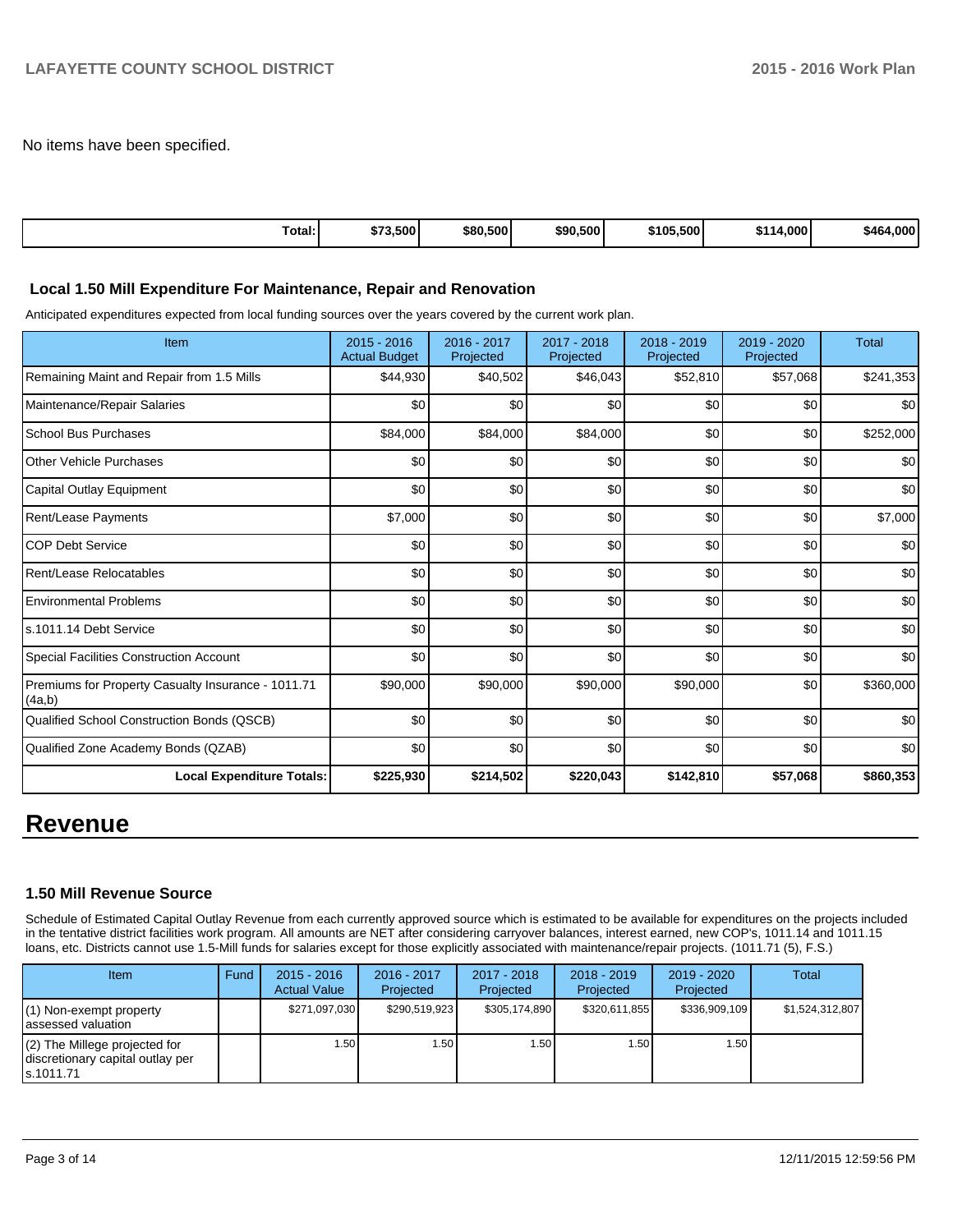| (3) Full value of the 1.50-Mill<br>I discretionary capital outlay per<br>ls.1011.71 |     | \$455.443 | \$488.073 | \$512.694 | \$538.628 | \$566,007 | \$2.560.845 |
|-------------------------------------------------------------------------------------|-----|-----------|-----------|-----------|-----------|-----------|-------------|
| $(4)$ Value of the portion of the 1.50<br>l-Mill ACTUALLY levied                    | 370 | \$390.380 | \$418.349 | \$439.452 | \$461.681 | \$485.149 | \$2,195,011 |
| $(5)$ Difference of lines (3) and (4)                                               |     | \$65.063  | \$69.724  | \$73.242  | \$76.947  | \$80.858  | \$365.834   |

## **PECO Revenue Source**

The figure in the row designated "PECO Maintenance" will be subtracted from funds available for new construction because PECO maintenance dollars cannot be used for new construction.

| Item                                 | Fund             | $2015 - 2016$<br><b>Actual Budget</b> | 2016 - 2017<br>Projected | 2017 - 2018<br>Projected | $2018 - 2019$<br>Projected | $2019 - 2020$<br>Projected | Total     |
|--------------------------------------|------------------|---------------------------------------|--------------------------|--------------------------|----------------------------|----------------------------|-----------|
| <b>IPECO New Construction</b>        | 340 <sup>l</sup> | \$0                                   | \$0                      | \$0 <sub>1</sub>         | \$0 <sub>0</sub>           | \$0                        | \$0       |
| <b>PECO Maintenance Expenditures</b> |                  | \$28.570                              | \$39.998                 | \$44.457                 | \$52,690                   | \$56.932                   | \$222,647 |
|                                      |                  | \$28,570                              | \$39.998                 | \$44.457                 | \$52,690                   | \$56,932                   | \$222,647 |

### **CO & DS Revenue Source**

Revenue from Capital Outlay and Debt Service funds.

| Item                                               | Fund             | $2015 - 2016$<br><b>Actual Budget</b> | 2016 - 2017<br>Projected | 2017 - 2018<br>Projected | $2018 - 2019$<br>Projected | 2019 - 2020<br>Projected | Total    |
|----------------------------------------------------|------------------|---------------------------------------|--------------------------|--------------------------|----------------------------|--------------------------|----------|
| ICO & DS Cash Flow-through<br><b>I</b> Distributed | 360 l            | \$17.132                              | \$17,132                 | \$17.132                 | \$17.132                   | \$17,132                 | \$85,660 |
| ICO & DS Interest on<br>Undistributed CO           | 360 <sup>1</sup> | \$287                                 | \$287                    | \$287                    | \$287                      | \$287                    | \$1,435  |
|                                                    |                  | \$17,419                              | \$17,419                 | \$17,419                 | \$17.419                   | \$17,419                 | \$87,095 |

### **Fair Share Revenue Source**

All legally binding commitments for proportionate fair-share mitigation for impacts on public school facilities must be included in the 5-year district work program.

Nothing reported for this section.

### **Sales Surtax Referendum**

Specific information about any referendum for a 1-cent or ½-cent surtax referendum during the previous year.

**Did the school district hold a surtax referendum during the past fiscal year 2014 - 2015?**

No

#### **Additional Revenue Source**

Any additional revenue sources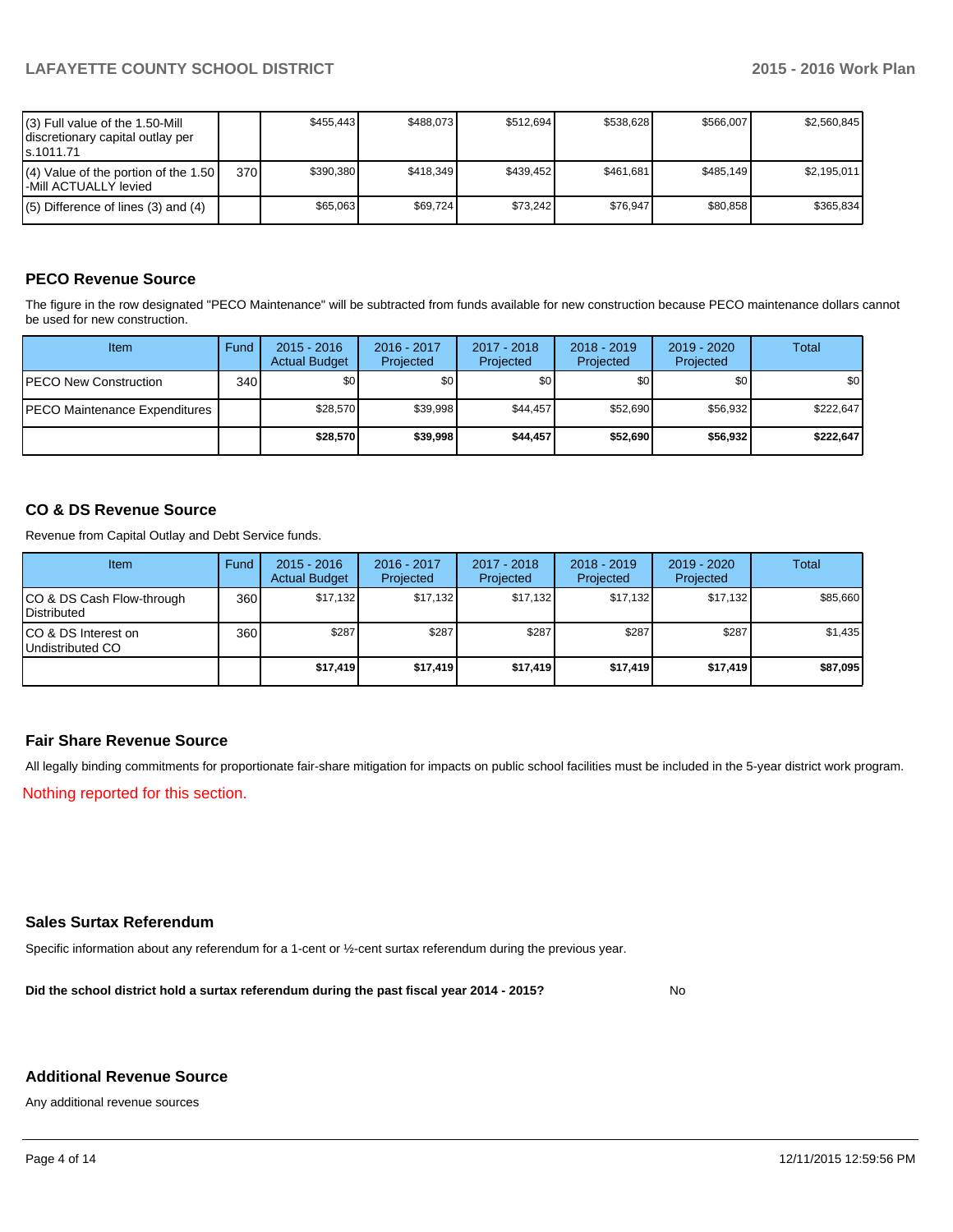## **LAFAYETTE COUNTY SCHOOL DISTRICT 2015 - 2016 Work Plan**

| Item                                                                                                                      | $2015 - 2016$<br><b>Actual Value</b> | 2016 - 2017<br>Projected | 2017 - 2018<br>Projected | 2018 - 2019<br>Projected | 2019 - 2020<br>Projected | <b>Total</b> |
|---------------------------------------------------------------------------------------------------------------------------|--------------------------------------|--------------------------|--------------------------|--------------------------|--------------------------|--------------|
| Proceeds from a s.1011.14/15 F.S. Loans                                                                                   | \$0                                  | \$0                      | \$0                      | \$0                      | \$0                      | \$0          |
| District Bonds - Voted local bond<br>referendum proceeds per s.9, Art VII<br><b>State Constitution</b>                    | \$0                                  | \$0                      | \$0                      | \$0                      | \$0                      | \$0          |
| Proceeds from Special Act Bonds                                                                                           | \$0                                  | \$0                      | \$0                      | \$0                      | \$0                      | \$0          |
| Estimated Revenue from CO & DS Bond<br>Sale                                                                               | \$0                                  | \$0                      | \$0                      | \$0                      | \$0                      | \$0          |
| Proceeds from Voted Capital<br>Improvements millage                                                                       | \$0                                  | \$0                      | \$0                      | \$0                      | \$0                      | \$0          |
| Other Revenue for Other Capital Projects                                                                                  | \$0                                  | \$0                      | \$0                      | \$0                      | \$0                      | \$0          |
| Proceeds from 1/2 cent sales surtax<br>authorized by school board                                                         | \$0                                  | \$0                      | \$0                      | \$0                      | \$0                      | \$0          |
| Proceeds from local governmental<br>infrastructure sales surtax                                                           | \$0                                  | \$0                      | \$0                      | \$0                      | \$0                      | \$0          |
| Proceeds from Certificates of<br>Participation (COP's) Sale                                                               | \$0                                  | \$0                      | \$0                      | \$0                      | \$0                      | \$0          |
| Classrooms First Bond proceeds amount<br>authorized in FY 1997-98                                                         | \$0                                  | \$0                      | \$0                      | \$0                      | \$0                      | \$0          |
| <b>Classrooms for Kids</b>                                                                                                | \$0                                  | \$0                      | \$0                      | \$0                      | \$0                      | \$0          |
| <b>District Equity Recognition</b>                                                                                        | \$0                                  | \$0                      | \$0                      | \$0                      | \$0                      | \$0          |
| <b>Federal Grants</b>                                                                                                     | \$0                                  | \$0                      | \$0                      | \$0                      | \$0                      | \$0          |
| Proportionate share mitigation (actual<br>cash revenue only, not in kind donations)                                       | \$0                                  | \$0                      | \$0                      | \$0                      | \$0                      | \$0          |
| Impact fees received                                                                                                      | \$0                                  | \$0                      | \$0                      | \$0                      | \$0                      | \$0          |
| Private donations                                                                                                         | \$0                                  | \$0                      | \$0                      | \$0                      | \$0                      | \$0          |
| Grants from local governments or not-for-<br>profit organizations                                                         | \$0                                  | \$0                      | \$0                      | \$0                      | \$0                      | \$0          |
| Interest, Including Profit On Investment                                                                                  | \$0                                  | \$0                      | \$0                      | \$0                      | \$0                      | \$0          |
| Revenue from Bonds pledging proceeds<br>from 1 cent or 1/2 cent Sales Surtax                                              | \$0                                  | \$0                      | \$0                      | \$0                      | \$0                      | \$0          |
| <b>Total Fund Balance Carried Forward</b>                                                                                 | \$637,837                            | \$0                      | \$0                      | \$0                      | \$0                      | \$637,837    |
| General Capital Outlay Obligated Fund<br><b>Balance Carried Forward From Total</b><br><b>Fund Balance Carried Forward</b> | \$0                                  | \$0                      | \$0                      | \$0                      | \$0                      | \$0          |
| Special Facilities Construction Account                                                                                   | \$0                                  | \$0                      | \$0                      | \$0                      | \$0                      | \$0          |
| One Cent - 1/2 Cent Sales Surtax Debt<br>Service From Total Fund Balance Carried<br>Forward                               | \$0                                  | \$0                      | \$0                      | \$0                      | \$0                      | \$0          |
| Capital Outlay Projects Funds Balance<br>Carried Forward From Total Fund<br><b>Balance Carried Forward</b>                | \$0                                  | \$0                      | \$0                      | \$0                      | \$0                      | \$0          |
| <b>Subtotal</b>                                                                                                           | \$637,837                            | \$0                      | \$0                      | \$0                      | \$0                      | \$637,837    |

# **Total Revenue Summary**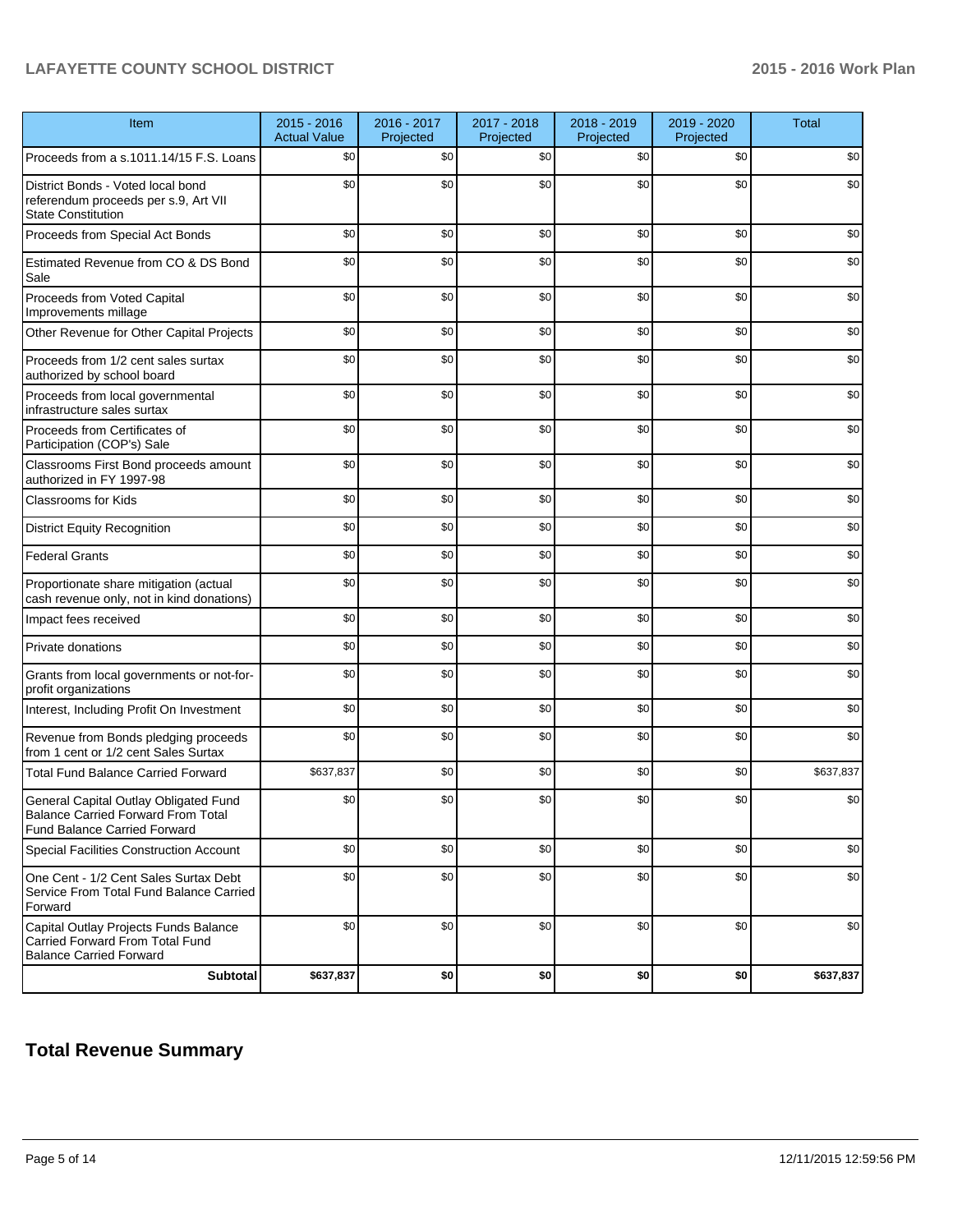## **LAFAYETTE COUNTY SCHOOL DISTRICT 2015 - 2016 Work Plan**

| <b>Item Name</b>                                           | $2015 - 2016$<br><b>Budget</b> | $2016 - 2017$<br>Projected | $2017 - 2018$<br>Projected | $2018 - 2019$<br>Projected | $2019 - 2020$<br>Projected | <b>Five Year Total</b> |
|------------------------------------------------------------|--------------------------------|----------------------------|----------------------------|----------------------------|----------------------------|------------------------|
| Local 1.5 Mill Discretionary Capital Outlay<br>Revenue     | \$390,380                      | \$418.349                  | \$439.452                  | \$461,681                  | \$485.149                  | \$2,195,011            |
| PECO and 1.5 Mill Maint and Other 1.5<br>Mill Expenditures | $(\$225,930)$                  | (\$214,502)                | (S220.043)                 | (S142, 810)                | (\$57,068)                 | (\$860,353)            |
| IPECO Maintenance Revenue                                  | \$28,570                       | \$39.998                   | \$44,457                   | \$52,690                   | \$56,932                   | \$222,647              |
| Available 1.50 Mill for New<br><b>Construction</b>         | \$164,450                      | \$203,847                  | \$219.409                  | \$318,871                  | \$428,081                  | \$1,334,658            |

| <b>Item Name</b>                     | $2015 - 2016$<br><b>Budget</b> | 2016 - 2017<br>Projected | 2017 - 2018<br>Projected | $2018 - 2019$<br>Projected | 2019 - 2020<br>Projected | <b>Five Year Total</b> |
|--------------------------------------|--------------------------------|--------------------------|--------------------------|----------------------------|--------------------------|------------------------|
| CO & DS Revenue                      | \$17,419                       | \$17,419                 | \$17,419                 | \$17,419                   | \$17,419                 | \$87,095               |
| <b>PECO New Construction Revenue</b> | \$0                            | \$0                      | \$0                      | \$0                        | \$0                      | \$0                    |
| Other/Additional Revenue             | \$637,837                      | \$0                      | \$0                      | \$0                        | \$0 <sub>1</sub>         | \$637,837              |
| <b>Total Additional Revenuel</b>     | \$655,256                      | \$17,419                 | \$17,419                 | \$17,419                   | \$17,419                 | \$724,932              |
| <b>Total Available Revenue</b>       | \$819,706                      | \$221.266                | \$236,828                | \$336,290                  | \$445,500                | \$2,059,590            |

# **Project Schedules**

### **Capacity Project Schedules**

A schedule of capital outlay projects necessary to ensure the availability of satisfactory classrooms for the projected student enrollment in K-12 programs.

| <b>Project Description</b>           | Location                       |                          | $2015 - 2016$ | 2016 - 2017 | 2017 - 2018  | 2018 - 2019  | 2019 - 2020  | <b>Total</b> | Funded |
|--------------------------------------|--------------------------------|--------------------------|---------------|-------------|--------------|--------------|--------------|--------------|--------|
| Relocatable<br>Classrooms K-3        | LAFAYETTE<br><b>ELEMENTARY</b> | Planned<br>Cost:         | \$0           | \$220,000   | \$0          | \$0          | \$0          | \$220,000 No |        |
|                                      |                                | <b>Student Stations:</b> | 0             | 36          | 0            | <sup>n</sup> | <sup>0</sup> | 36           |        |
|                                      |                                | Total Classrooms:        | 0             |             | <sup>0</sup> | ∩            | U            |              |        |
|                                      | Gross Sq Ft:                   |                          | 0             | 1,700       | $\Omega$     |              |              | 1,700        |        |
| Project description<br>not specified | Location not<br>specified      | Planned<br>Cost:         | \$0           | \$0         | \$0          | \$0          | \$0          |              | \$0 No |
|                                      |                                | <b>Student Stations:</b> | 0             | U           | <sup>0</sup> | U            | <sup>0</sup> | ∩            |        |
|                                      |                                | Total Classrooms:        | $\Omega$      |             | $\Omega$     |              | <sup>0</sup> |              |        |
|                                      |                                | Gross Sq Ft:             | 0             |             | $\Omega$     |              | $\Omega$     |              |        |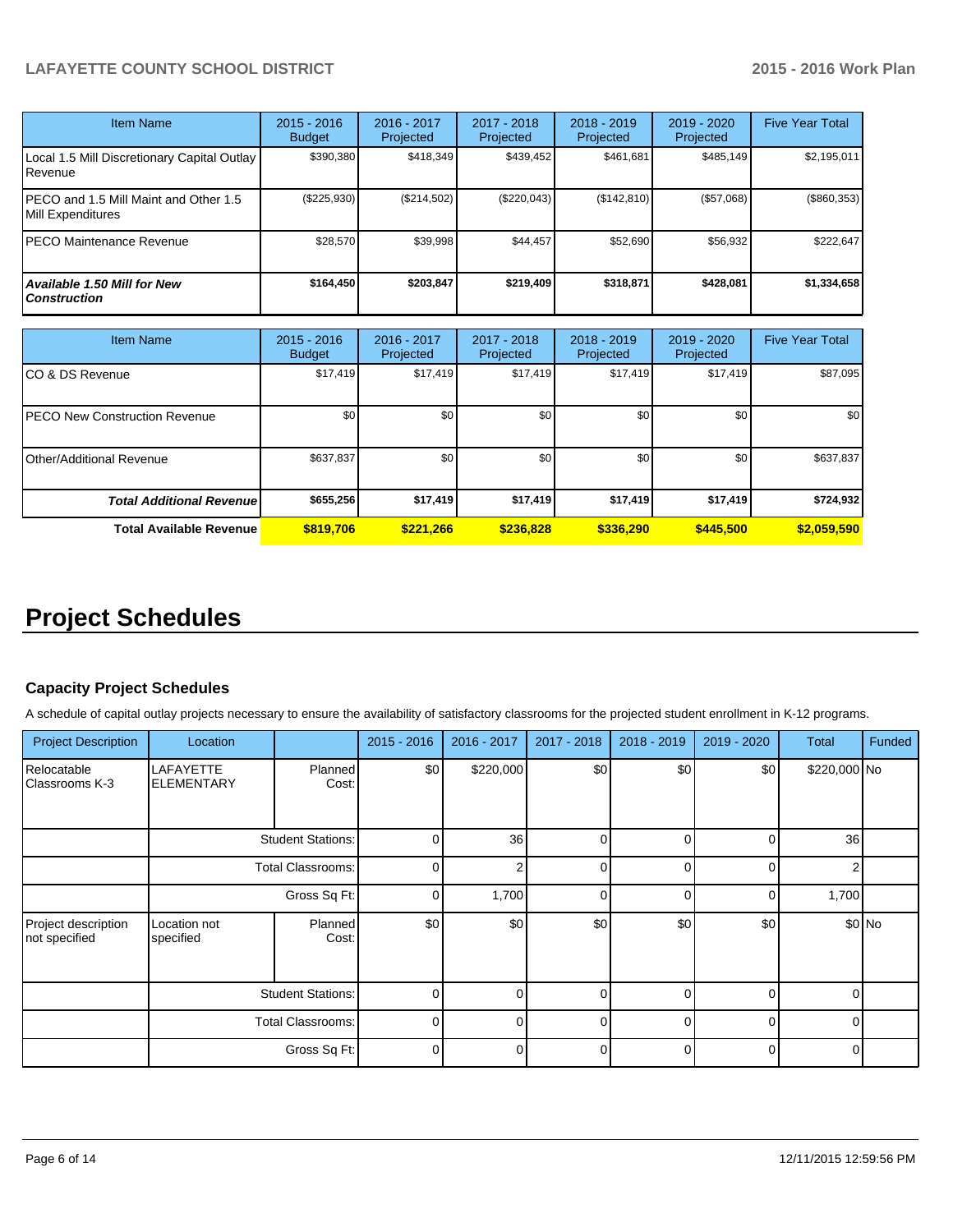| <b>Planned Cost:</b>     | \$0 | \$220,000       | \$0 | \$0 | \$0 | \$220,000       |
|--------------------------|-----|-----------------|-----|-----|-----|-----------------|
| <b>Student Stations:</b> |     | 36 <sub>l</sub> |     |     |     | 36 <sup>1</sup> |
| <b>Total Classrooms:</b> |     |                 |     |     |     |                 |
| Gross Sq Ft:             |     | 1,700           |     |     |     | 1,700           |

### **Other Project Schedules**

Major renovations, remodeling, and additions of capital outlay projects that do not add capacity to schools.

| <b>Project Description</b>                           | Location                               | $2015 - 2016$<br><b>Actual Budget</b> | 2016 - 2017<br>Projected | 2017 - 2018<br>Projected | $2018 - 2019$<br>Projected | 2019 - 2020<br>Projected | Total        | Funded |
|------------------------------------------------------|----------------------------------------|---------------------------------------|--------------------------|--------------------------|----------------------------|--------------------------|--------------|--------|
| Replace roofing on Building<br>23,24                 | LAFAYETTE<br><b>ELEMENTARY</b>         | \$350,000                             | \$0                      | \$0                      | \$0                        | \$0                      | \$350,000 No |        |
| Walkway Canopy Replacement                           | LAFAYETTE<br><b>ELEMENTARY</b>         | \$0                                   | \$100,000                | \$0                      | \$0                        | \$0                      | \$100,000 No |        |
| Replace the Roofing on<br>building 25                | LAFAYETTE<br><b>ELEMENTARY</b>         | \$0                                   | \$0                      | \$0 <sub>1</sub>         | \$200.000                  | \$0                      | \$200,000 No |        |
| Replace roofing on building 26                       | LAFAYETTE<br><b>ELEMENTARY</b>         | \$0                                   | \$0                      | \$0                      | \$0                        | \$150,000                | \$150,000 No |        |
| Renovate the HVAC in the<br>Media Center Building 12 | <b>LAFAYETTE SENIOR</b><br><b>HIGH</b> | \$0                                   | \$0 <sub>1</sub>         | \$25,000                 | \$0                        | \$0                      | \$25,000 No  |        |
|                                                      |                                        | \$350,000                             | \$100,000                | \$25,000                 | \$200,000                  | \$150,000                | \$825,000    |        |

## **Additional Project Schedules**

Any projects that are not identified in the last approved educational plant survey.

Nothing reported for this section.

#### **Non Funded Growth Management Project Schedules**

Schedule indicating which projects, due to planned development, that CANNOT be funded from current revenues projected over the next five years.

Nothing reported for this section.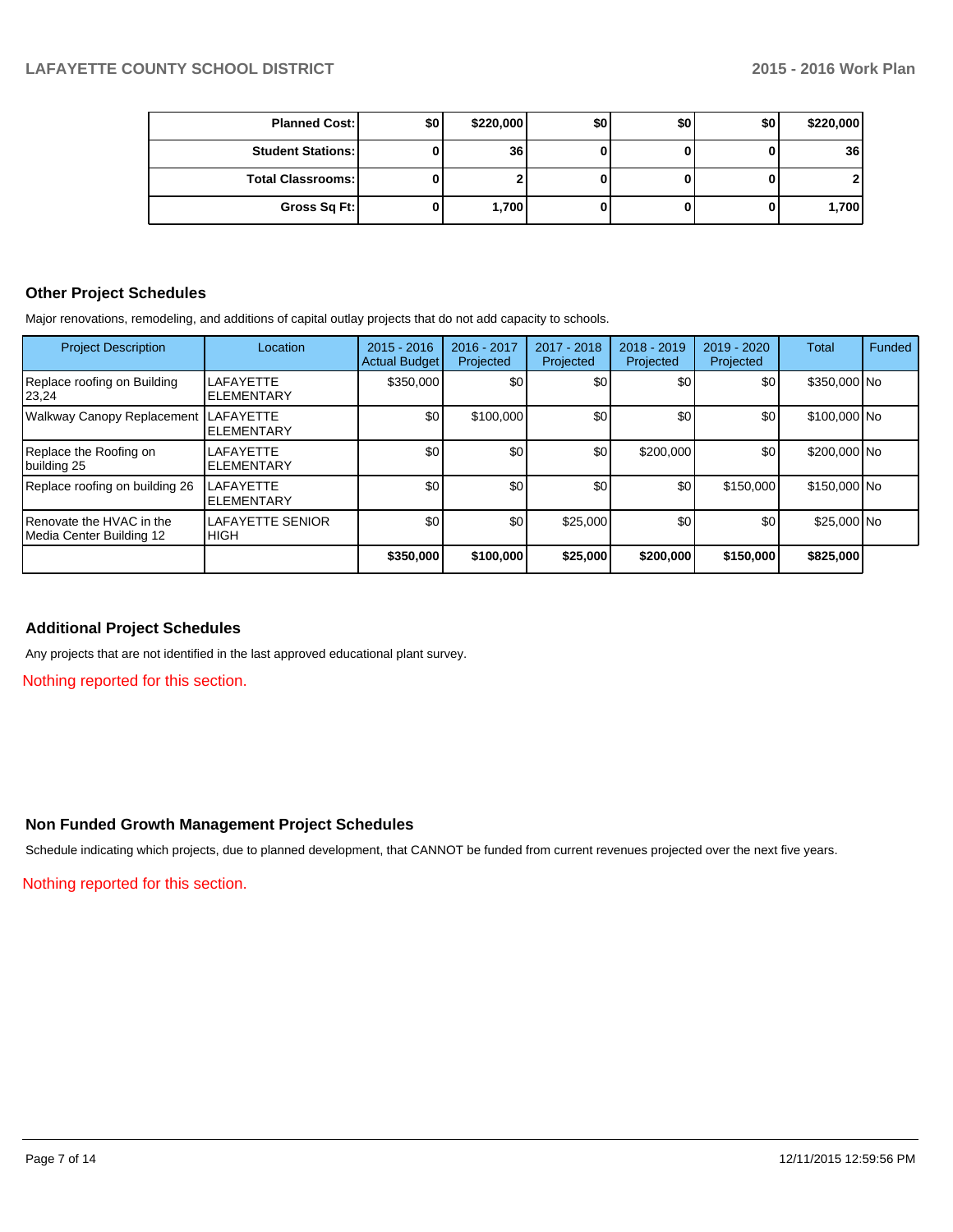# **Tracking**

## **Capacity Tracking**

| Location                            | $2015 -$<br>2016 Satis.<br>Stu. Sta. | Actual<br>$2015 -$<br><b>2016 FISH</b><br>Capacity | Actual<br>$2014 -$<br>2015<br><b>COFTE</b> | # Class<br><b>Rooms</b> | Actual<br>Average<br>$2015 -$<br>2016 Class<br><b>Size</b> | Actual<br>$2015 -$<br>2016<br><b>Utilization</b> | <b>New</b><br>Stu.<br>Capacity | <b>New</b><br><b>Rooms</b> to<br>be<br>Added/Re<br>moved | Projected<br>$2019 -$<br>2020<br><b>COFTE</b> | Projected<br>$2019 -$<br>2020<br><b>Utilization</b> | Projected<br>$2019 -$<br>2020 Class<br><b>Size</b> |
|-------------------------------------|--------------------------------------|----------------------------------------------------|--------------------------------------------|-------------------------|------------------------------------------------------------|--------------------------------------------------|--------------------------------|----------------------------------------------------------|-----------------------------------------------|-----------------------------------------------------|----------------------------------------------------|
| ILAFAYETTE SENIOR<br>IHIGH          | 804                                  | 723                                                | 589                                        | 36 <sup>1</sup>         | 16 <sub>1</sub>                                            | 82.00 %                                          |                                |                                                          | 587                                           | 81.00 %                                             | 16                                                 |
| ILAFAYETTE<br><b>IELEMENTARY</b>    | 705                                  | 705                                                | 591                                        | 38 <sup>1</sup>         | 16                                                         | 84.00 %                                          |                                |                                                          | 587                                           | 83.00 %                                             | 15                                                 |
| <b>IADULT EDUCATION</b><br>IPROGRAM |                                      |                                                    |                                            | $\Omega$                | ΩI                                                         | $0.00\%$                                         |                                |                                                          | $\Omega$                                      | $0.00\%$                                            | 0                                                  |
|                                     | 1,509                                | 1,428                                              | 1,181                                      | 74 l                    | 16                                                         | 82.68 %                                          |                                | O                                                        | 1.174                                         | 82.21 %                                             | 16                                                 |

The COFTE Projected Total (1,174) for 2019 - 2020 must match the Official Forecasted COFTE Total (1,174 ) for 2019 - 2020 before this section can be completed. In the event that the COFTE Projected Total does not match the Official forecasted COFTE, then the Balanced Projected COFTE Table should be used to balance COFTE.

| Projected COFTE for 2019 - 2020 |       | <b>Grade Level Type</b> | <b>Balanced Projected</b><br>COFTE for 2019 - 2020 |
|---------------------------------|-------|-------------------------|----------------------------------------------------|
| Elementary (PK-3)               |       |                         |                                                    |
| Middle $(4-8)$                  | 432   |                         |                                                    |
|                                 |       | Elementary (PK-3)       |                                                    |
| High (9-12)                     | 337   |                         |                                                    |
|                                 | 1,174 | Middle (4-8)            |                                                    |
|                                 |       | High (9-12)             |                                                    |
|                                 |       |                         |                                                    |
|                                 |       |                         | 1,174                                              |

#### **Relocatable Replacement**

Number of relocatable classrooms clearly identified and scheduled for replacement in the school board adopted financially feasible 5-year district work program.

| _ocation                               | $2015 - 2016$ | 2016 - 2017 | 2017 - 2018 | 2018 - 2019 | 2019 - 2020 | Year 5 Total |
|----------------------------------------|---------------|-------------|-------------|-------------|-------------|--------------|
| <b>Total Relocatable Replacements:</b> |               |             |             |             |             | 0            |

## **Charter Schools Tracking**

Information regarding the use of charter schools.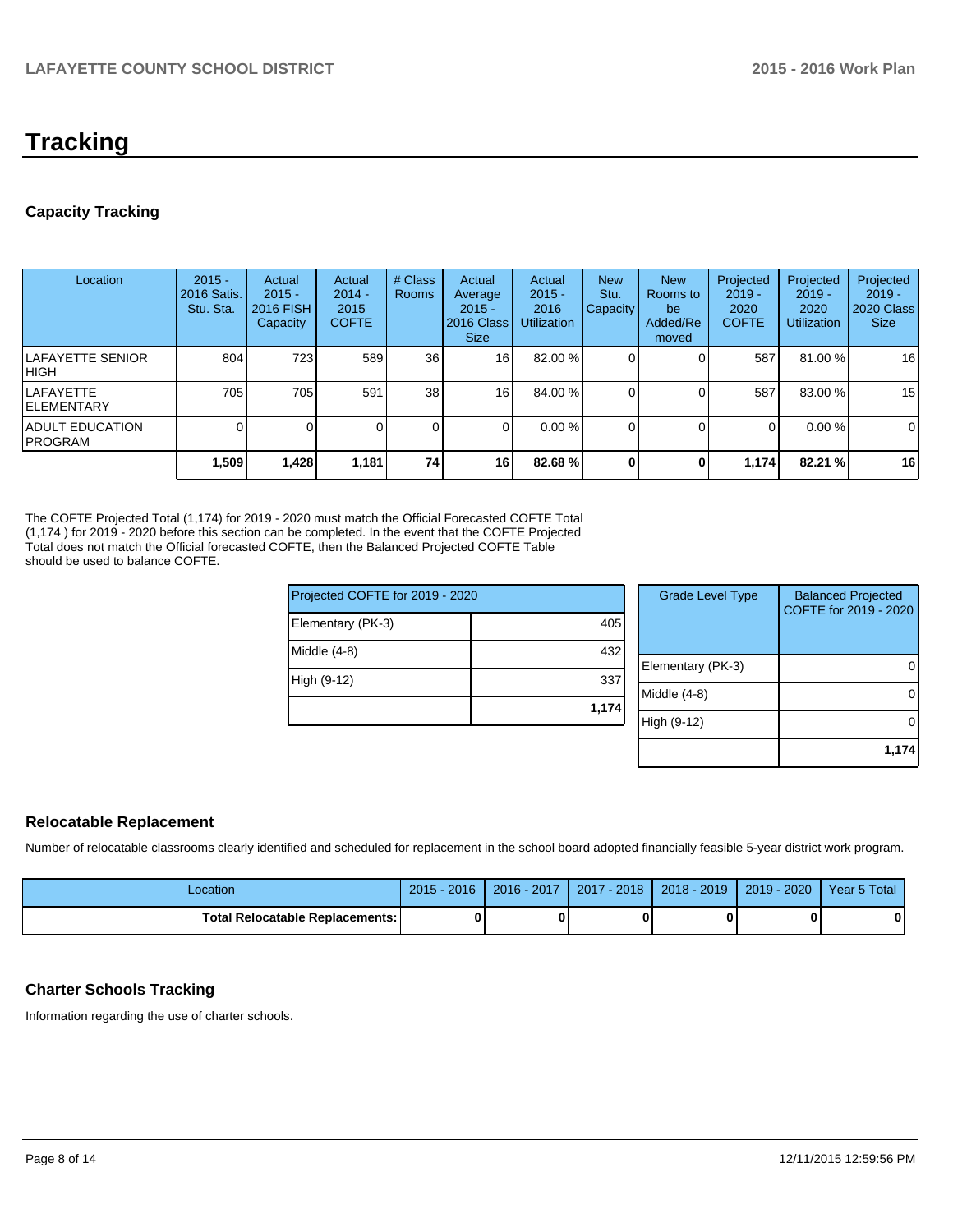Nothing reported for this section.

## **Special Purpose Classrooms Tracking**

The number of classrooms that will be used for certain special purposes in the current year, by facility and type of classroom, that the district will, 1), not use for educational purposes, and 2), the co-teaching classrooms that are not open plan classrooms and will be used for educational purposes.

| School                                 | <b>School Type</b> | # of Elementary<br>K-3 Classrooms I | # of Middle 4-8<br><b>Classrooms</b> | # of High $9-12$<br><b>Classrooms</b> | # of $ESE$<br><b>Classrooms</b> | # of Combo<br><b>Classrooms</b> | Total<br><b>Classrooms</b> |
|----------------------------------------|--------------------|-------------------------------------|--------------------------------------|---------------------------------------|---------------------------------|---------------------------------|----------------------------|
| <b>Total Educational Classrooms: I</b> |                    |                                     |                                      |                                       |                                 |                                 | 01                         |
|                                        |                    |                                     |                                      |                                       |                                 |                                 |                            |
| School                                 | <b>School Type</b> | # of Elementary<br>K-3 Classrooms   | # of Middle 4-8<br><b>Classrooms</b> | # of High $9-12$<br><b>Classrooms</b> | # of $ESE$<br><b>Classrooms</b> | # of Combo<br><b>Classrooms</b> | Total<br><b>Classrooms</b> |
| <b>Total Co-Teaching Classrooms:</b>   |                    |                                     |                                      |                                       |                                 |                                 | 01                         |

#### **Infrastructure Tracking**

**Necessary offsite infrastructure requirements resulting from expansions or new schools. This section should include infrastructure information related to capacity project schedules and other project schedules (Section 4).**

Not Specified

**Proposed location of planned facilities, whether those locations are consistent with the comprehensive plans of all affected local governments, and recommendations for infrastructure and other improvements to land adjacent to existing facilities. Provisions of 1013.33(12), (13) and (14) and 1013.36 must be addressed for new facilities planned within the 1st three years of the plan (Section 5).**

Not Specified

**Consistent with Comp Plan?** No

#### **Net New Classrooms**

The number of classrooms, by grade level and type of construction, that were added during the last fiscal year.

| List the net new classrooms added in the 2014 - 2015 fiscal year.                                                                                       |                              |                            |                                |                        | List the net new classrooms to be added in the 2015 - 2016 fiscal<br>Ivear. |                            |                                |                        |  |
|---------------------------------------------------------------------------------------------------------------------------------------------------------|------------------------------|----------------------------|--------------------------------|------------------------|-----------------------------------------------------------------------------|----------------------------|--------------------------------|------------------------|--|
| "Classrooms" is defined as capacity carrying classrooms that are added to increase<br>capacity to enable the district to meet the Class Size Amendment. |                              |                            |                                |                        | Totals for fiscal year 2015 - 2016 should match totals in Section 15A.      |                            |                                |                        |  |
| Location                                                                                                                                                | $2014 - 2015$ #<br>Permanent | $2014 - 2015$ #<br>Modular | $2014 - 2015$ #<br>Relocatable | $2014 - 2015$<br>Total | $2015 - 2016$ #<br>Permanent                                                | $2015 - 2016$ #<br>Modular | $2015 - 2016$ #<br>Relocatable | $2015 - 2016$<br>Total |  |
| Elementary (PK-3)                                                                                                                                       |                              |                            |                                |                        |                                                                             |                            |                                | $\Omega$               |  |
| Middle (4-8)                                                                                                                                            |                              |                            |                                |                        |                                                                             |                            |                                | $\Omega$               |  |
| High (9-12)                                                                                                                                             |                              |                            |                                |                        |                                                                             |                            |                                | $\Omega$               |  |
|                                                                                                                                                         |                              |                            |                                |                        |                                                                             |                            |                                | 0                      |  |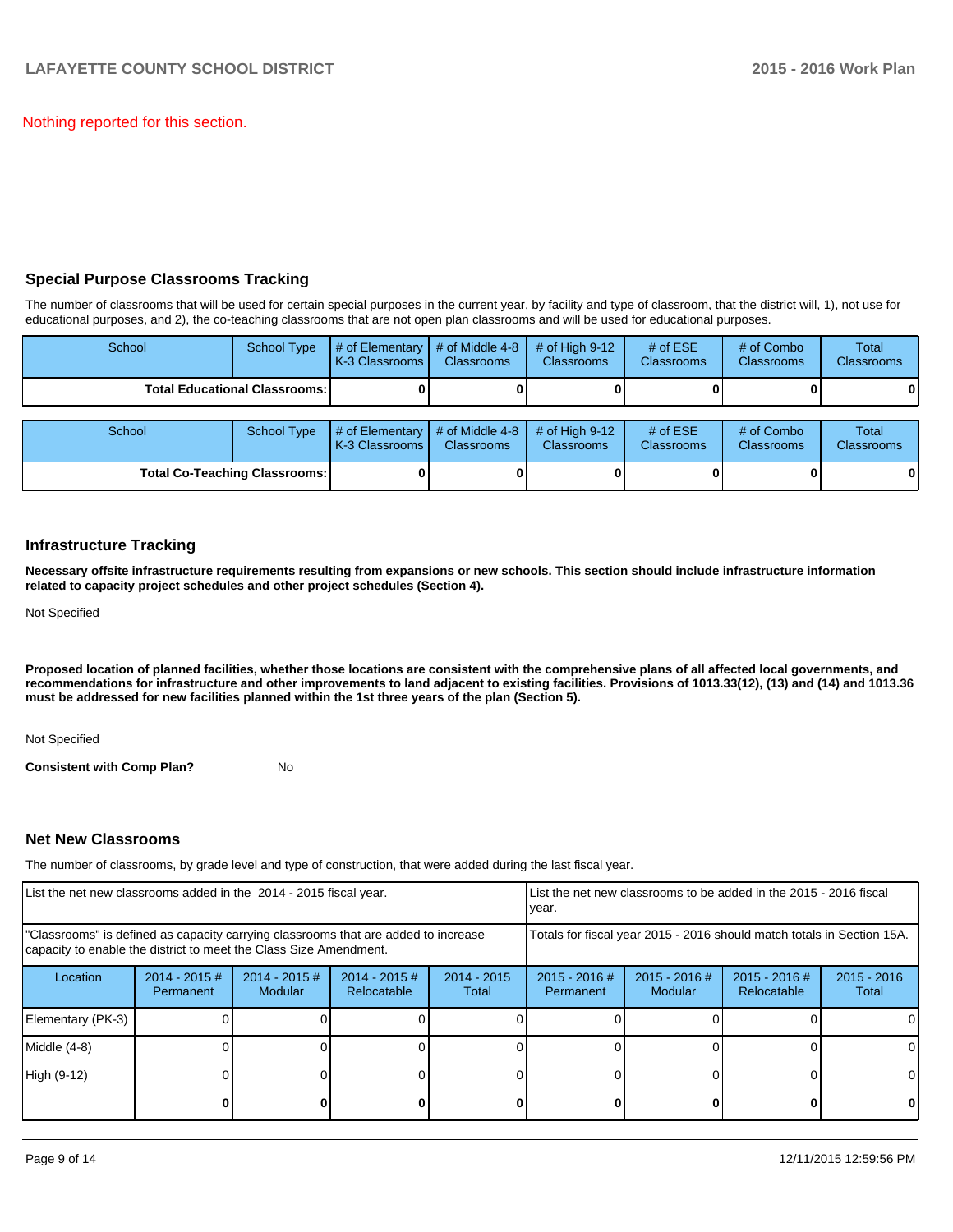### **Relocatable Student Stations**

Number of students that will be educated in relocatable units, by school, in the current year, and the projected number of students for each of the years in the workplan.

| <b>Site</b>                                       | $2015 - 2016$   | 2016 - 2017 | 2017 - 2018 | $2018 - 2019$ | 2019 - 2020 | 5 Year Average  |
|---------------------------------------------------|-----------------|-------------|-------------|---------------|-------------|-----------------|
| LAFAYETTE SENIOR HIGH                             | 18              |             |             |               |             | 4               |
| LAFAYETTE ELEMENTARY                              | 36 <sup>1</sup> |             |             |               |             |                 |
| <b>IADULT EDUCATION PROGRAM</b>                   |                 |             |             |               |             |                 |
| Totals for LAFAYETTE COUNTY SCHOOL DISTRICT       |                 |             |             |               |             |                 |
| Total students in relocatables by year.           | 54              |             |             |               |             | 11 <sup>1</sup> |
| Total number of COFTE students projected by year. | 1,170           | 1,173       | 1,175       | 1,179         | 1,174       | 1,174           |

Percent in relocatables by year. **5 % 0 % 0 % 0 % 0 % 1 %**

### **Leased Facilities Tracking**

Exising leased facilities and plans for the acquisition of leased facilities, including the number of classrooms and student stations, as reported in the educational plant survey, that are planned in that location at the end of the five year workplan.

| Location                        | # of Leased<br>Classrooms 2015 - I<br>2016 | <b>FISH Student</b><br><b>Stations</b> | Owner | # of Leased<br>Classrooms 2019 - I<br>2020 | <b>FISH Student</b><br><b>Stations</b> |
|---------------------------------|--------------------------------------------|----------------------------------------|-------|--------------------------------------------|----------------------------------------|
| ILAFAYETTE SENIOR HIGH          |                                            |                                        |       |                                            | ΟI                                     |
| LAFAYETTE ELEMENTARY            |                                            |                                        |       |                                            | ΩI                                     |
| <b>IADULT EDUCATION PROGRAM</b> |                                            |                                        |       |                                            | ΟI                                     |
|                                 |                                            |                                        |       |                                            | 01                                     |

#### **Failed Standard Relocatable Tracking**

Relocatable units currently reported by school, from FISH, and the number of relocatable units identified as 'Failed Standards'.

Nothing reported for this section.

# **Planning**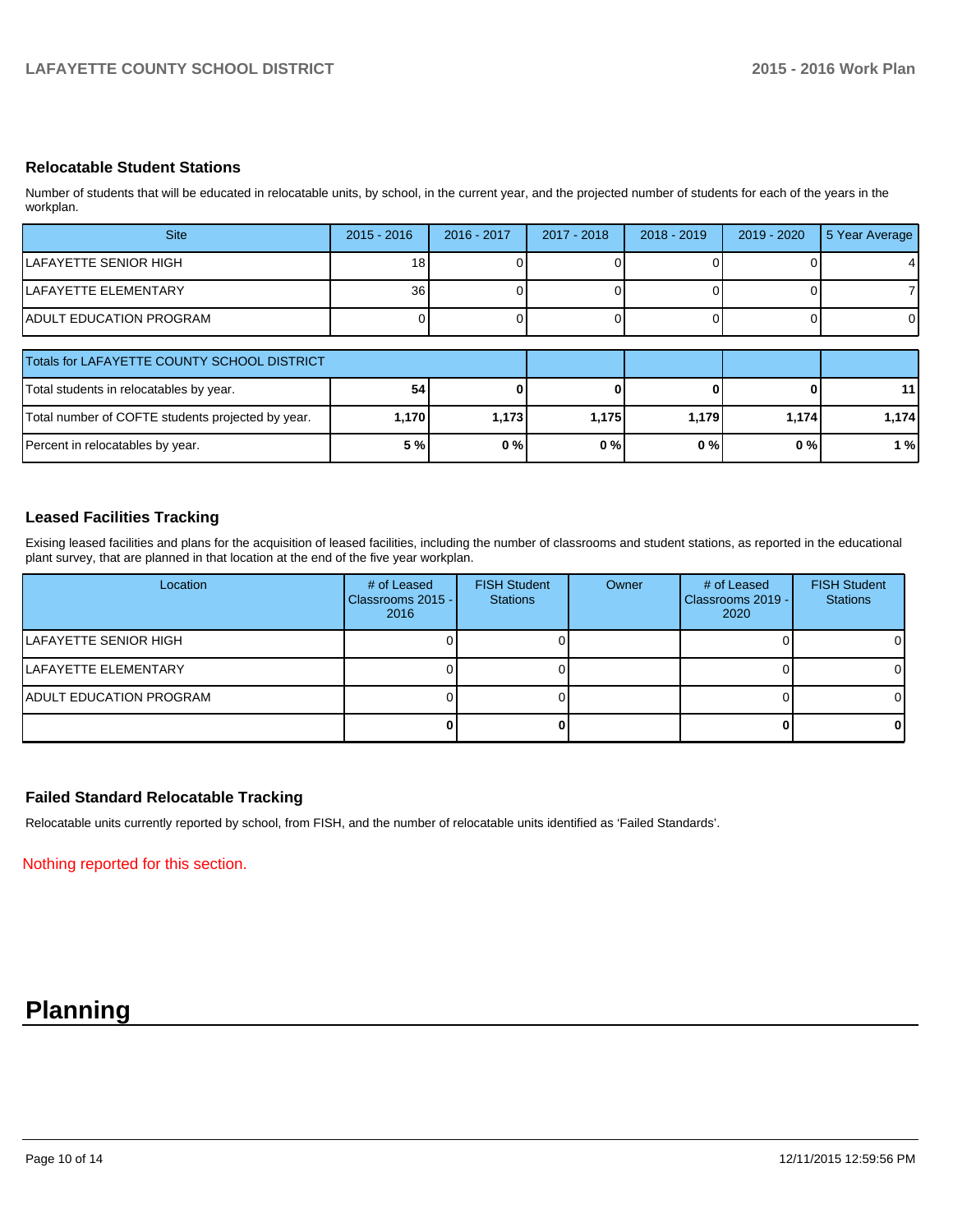#### **Class Size Reduction Planning**

**Plans approved by the school board that reduce the need for permanent student stations such as acceptable school capacity levels, redistricting, busing, year-round schools, charter schools, magnet schools, public-private partnerships, multitrack scheduling, grade level organization, block scheduling, or other alternatives.**

We only have one elementary and one high school so redistricting and busing are not viable options for us. Most of our plans to deal with class size reduction will include permanent student stations.

#### **School Closure Planning**

**Plans for the closure of any school, including plans for disposition of the facility or usage of facility space, and anticipated revenues.**

No School Closures are planned at this time.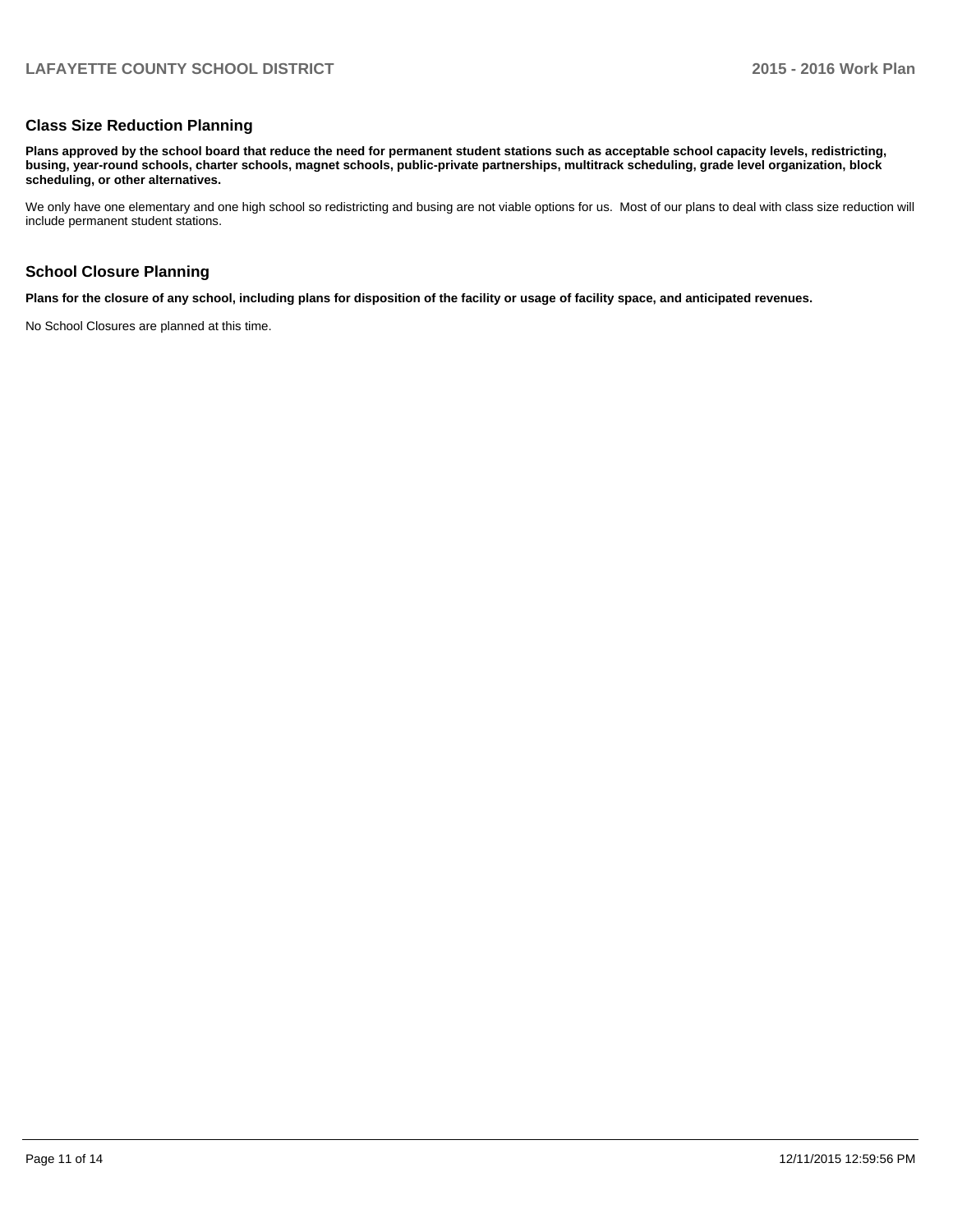# **Long Range Planning**

#### **Ten-Year Maintenance**

District projects and locations regarding the projected need for major renovation, repair, and maintenance projects within the district in years 6-10 beyond the projects plans detailed in the five years covered by the work plan.

Nothing reported for this section.

#### **Ten-Year Capacity**

Schedule of capital outlay projects projected to ensure the availability of satisfactory student stations for the projected student enrollment in K-12 programs for the future 5 years beyond the 5-year district facilities work program.

Nothing reported for this section.

#### **Ten-Year Planned Utilization**

Schedule of planned capital outlay projects identifying the standard grade groupings, capacities, and planned utilization rates of future educational facilities of the district for both permanent and relocatable facilities.

| Grade Level Projections         | <b>FISH</b><br><b>Student</b><br><b>Stations</b> | <b>Actual 2014 -</b><br>2015 FISH<br>Capacity | Actual<br>$2014 -$<br>2015<br><b>COFTE</b> | Actual 2014 - 2015<br>Utilization | Actual 2015 - 2016 / 2024 - 2025 new<br>Student Capacity to be added/removed | Projected 2024<br><b>2025 COFTE</b> | $-$ Projected 2024 -<br>2025 Utilization |
|---------------------------------|--------------------------------------------------|-----------------------------------------------|--------------------------------------------|-----------------------------------|------------------------------------------------------------------------------|-------------------------------------|------------------------------------------|
| Elementary - District<br>Totals | 705                                              | 705 I                                         | 574.00                                     | $81.42\%$                         |                                                                              | 519                                 | 73.62 %                                  |
| Middle - District Totals        | 788                                              | 709                                           | 549.00                                     | 77.43 %                           |                                                                              | 263                                 | 37.09 %                                  |
| High - District Totals          |                                                  |                                               | 0.00                                       | 0.00%                             |                                                                              | 324                                 | 0.00%                                    |
| Other - ESE, etc                |                                                  |                                               | 0.00                                       | $0.00\%$                          |                                                                              |                                     | 0.00%                                    |
|                                 | 1,493                                            | 1,414                                         | 1,123.00                                   | 79.42 %                           |                                                                              | 1,106                               | 78.22 %                                  |

**Combination schools are included with the middle schools for student stations, capacity, COFTE and utilization purposes because these facilities all have a 90% utilization factor. Use this space to explain or define the grade groupings for combination schools.**

No comments to report.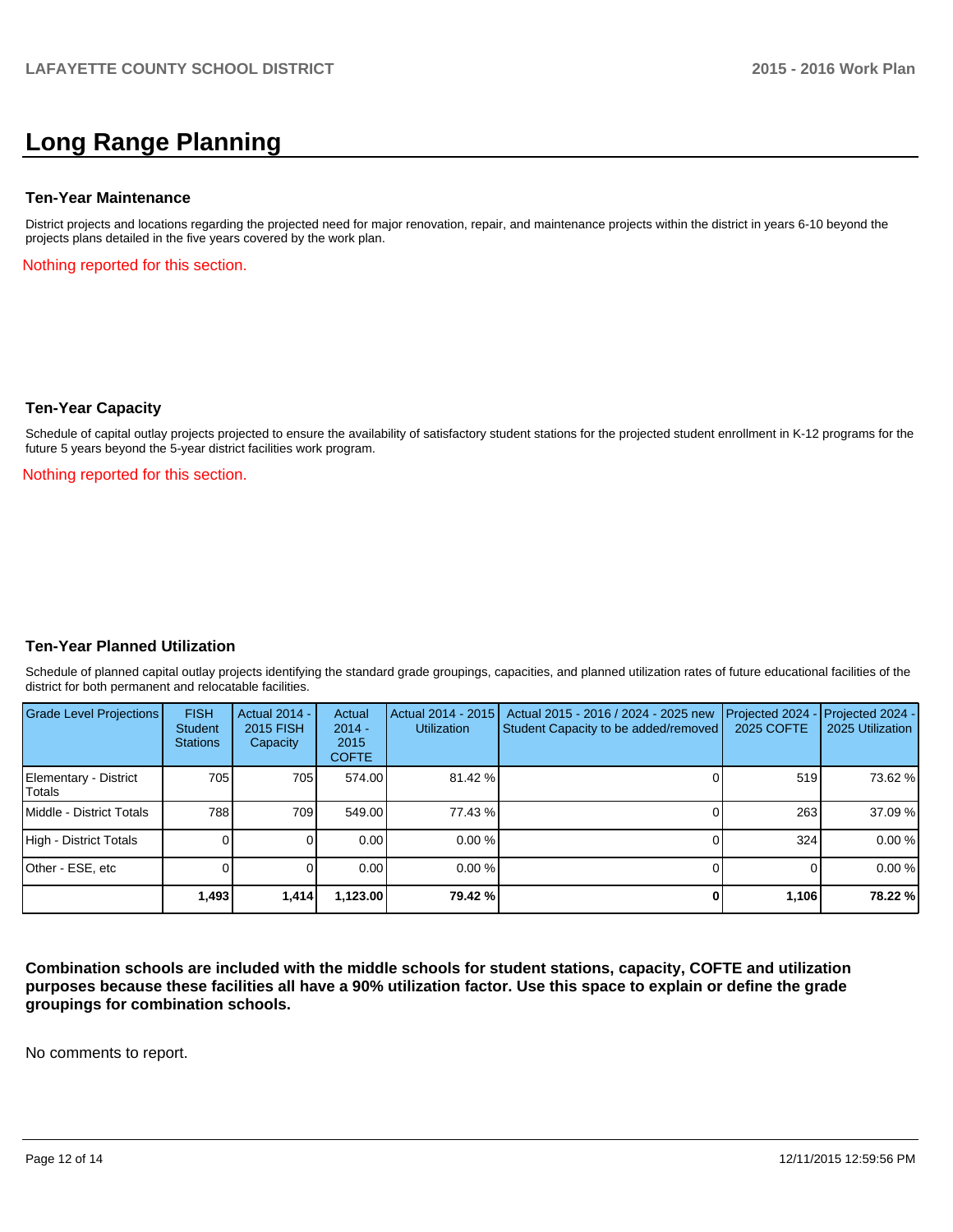#### **Ten-Year Infrastructure Planning**

#### **Proposed Location of Planned New, Remodeled, or New Additions to Facilities in 06 thru 10 out years (Section 28).**

Discontinue use of existing Transportation Bus Barn/Garage as it is inadequate and in a bad location in relation to Lafayette High school. Use existing structure for vocational related space or parking. Build new Transportaion Bus Barn on existing district owned property adjoining Lafayette High School.

#### Plans for closure of any school, including plans for disposition of the facility or usage of facility space, and anticipated revenues in the 06 thru 10 out **years (Section 29).**

Nothing reported for this section.

#### **Twenty-Year Maintenance**

District projects and locations regarding the projected need for major renovation, repair, and maintenance projects within the district in years 11-20 beyond the projects plans detailed in the five years covered by the work plan.

Nothing reported for this section.

#### **Twenty-Year Capacity**

Schedule of capital outlay projects projected to ensure the availability of satisfactory student stations for the projected student enrollment in K-12 programs for the future 11-20 years beyond the 5-year district facilities work program.

Nothing reported for this section.

#### **Twenty-Year Planned Utilization**

Schedule of planned capital outlay projects identifying the standard grade groupings, capacities, and planned utilization rates of future educational facilities of the district for both permanent and relocatable facilities.

| <b>Grade Level Projections</b>    | <b>FISH</b><br>Student<br><b>Stations</b> | <b>Actual 2014 -</b><br>2015 FISH<br>Capacity | Actual<br>$2014 -$<br>2015<br><b>COFTE</b> | Actual 2014 - 2015<br>Utilization | Actual 2015 - 2016 / 2034 - 2035 new<br>Student Capacity to be added/removed | Projected 2034<br>2035 COFTE | Projected 2034 -<br>2035 Utilization |
|-----------------------------------|-------------------------------------------|-----------------------------------------------|--------------------------------------------|-----------------------------------|------------------------------------------------------------------------------|------------------------------|--------------------------------------|
| Elementary - District<br>l Totals | 705                                       | 705                                           | 574.00                                     | 81.42 %                           |                                                                              | 750                          | 106.38 %                             |
| Middle - District Totals          | 788                                       | 709                                           | 549.00                                     | 77.43 %                           |                                                                              | 800                          | 112.83%                              |
| High - District Totals            |                                           |                                               | 0.00                                       | $0.00\%$                          |                                                                              |                              | 0.00%                                |
| Other - ESE, etc                  |                                           |                                               | 0.00                                       | $0.00\%$                          |                                                                              |                              | 0.00%                                |
|                                   | 1,493                                     | 1,414                                         | 1,123.00                                   | 79.42 %                           |                                                                              | 1,550                        | 109.62 %                             |